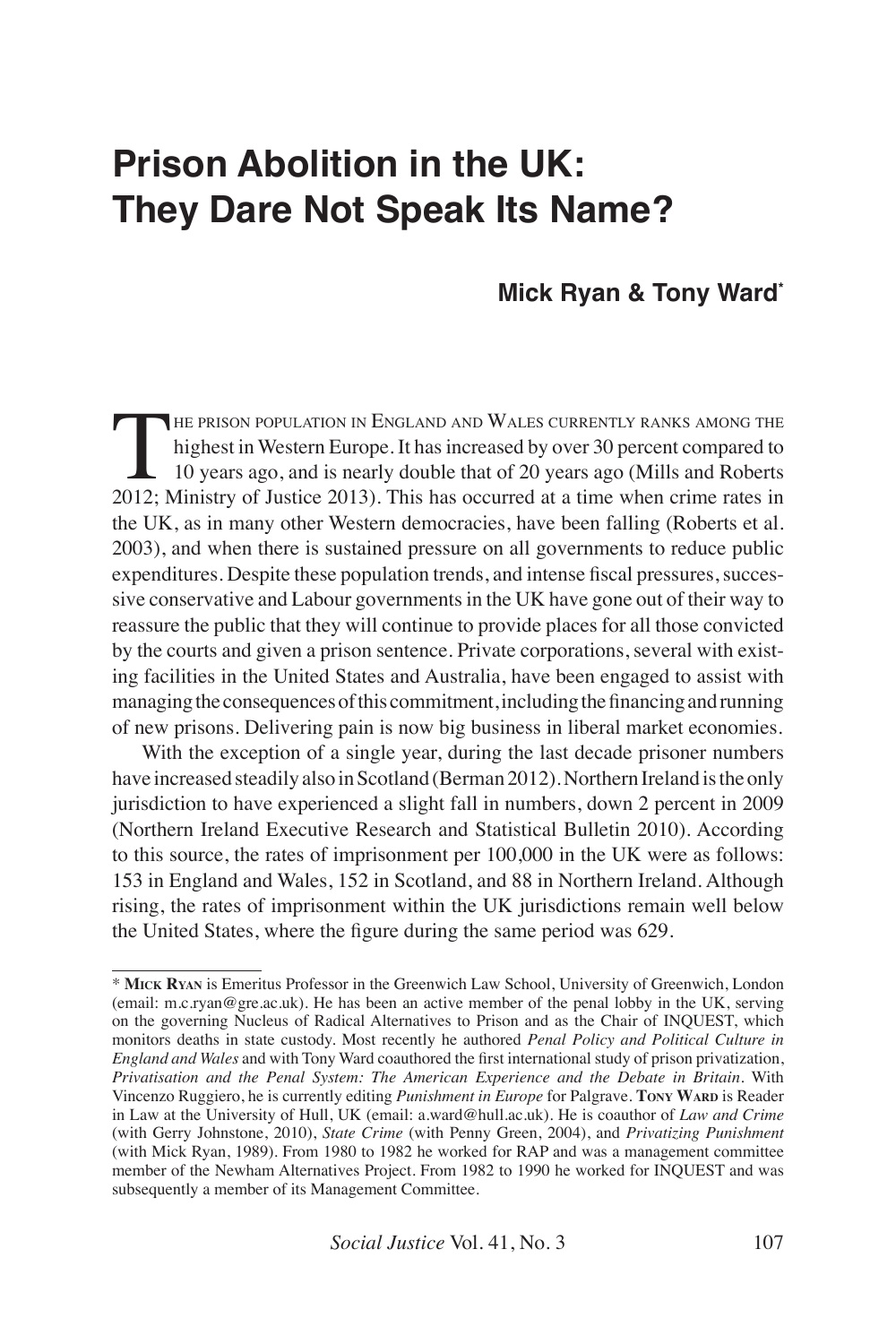It was against this unpromising background that in 2007 an article cowritten by one of the authors of this piece challenged the enduring place of imprisonment in the UK (Ryan and Sim 2007). The article argued that the prison had achieved almost "hegemonic status," making its function impregnable to serious criticism, and that its critics were represented either as whimsical idealists or as outmoded 1960s political radicals inspired by US West Coast activists like Angela Davis (2003), whose *antics* were undermining the efforts of more *sensible* penal lobbyists still wedded to the agenda of prison reform. It is important to acknowledge the need to deconstruct this crude neoliberal caricature that seeks to place prison abolition alongside other *unmentionable* aspirations, such as social equality. However, in what follows we set aside contemporary critics of prison abolition, briefly sketch the origins of the UK movement, explore its inner tensions and tactical dilemmas, and assess its contemporary relevance.

## **Origins and Platform**

The modern demand for prison abolition in the UK was promoted by Radical Alternatives to Prison (RAP), a small pressure group that formally came into being on the strong breeze of the counterculture in 1970. This was a direct response to the imprisonment of antinuclear protestors engaged in highly publicized acts of civil disobedience in prominent public spaces (such as Trafalgar Square) under the banner of CND and its Committee of 100.<sup>1</sup> Although RAP later became involved in complex debates about the social utility and philosophical justifications of punishment per se, the group's original campaigning message was essentially simple and practical.

The modern prison, RAP argued, has clearly failed as a vehicle for reforming offenders and therefore should be abolished. Instead of imprisonment, offenders should be sentenced to less expensive but constructive alternatives to prison that could, in most cases, be situated in their local communities and managed by local people (Ryan 1978). Ideally, prison sentences would be negotiated and, whenever possible, entered into voluntarily. Like the American Friends Service Committee (1971), RAP was not in favor of state-imposed punishments or therapies where they could be avoided. It was hoped that recidivism rates for those serving such relatively cheap community sentences would be lower than the rates for those who previously had spent time in prison—though the new penal apparatus was not to be judged purely by such dry utilitarian criteria.

RAP was not shy in emphasizing how its abolitionist credentials marked it out from others in the penal lobby, including the newly emergent prisoners' union, PROP (Preservation of the Rights of Prisoners). This had come into being following a series of disturbances in local prisons in England and Wales in 1972. With ex-prisoners firmly in the driving seat, PROP issued a comprehensive Charter of Rights, demanding, among other things, that PROP be recognized as a regular trade union to negotiate improvements in prison pay and conditions (Fitzgerald 1977). Though sympathetic to PROP's demands, RAP emphasized that it was not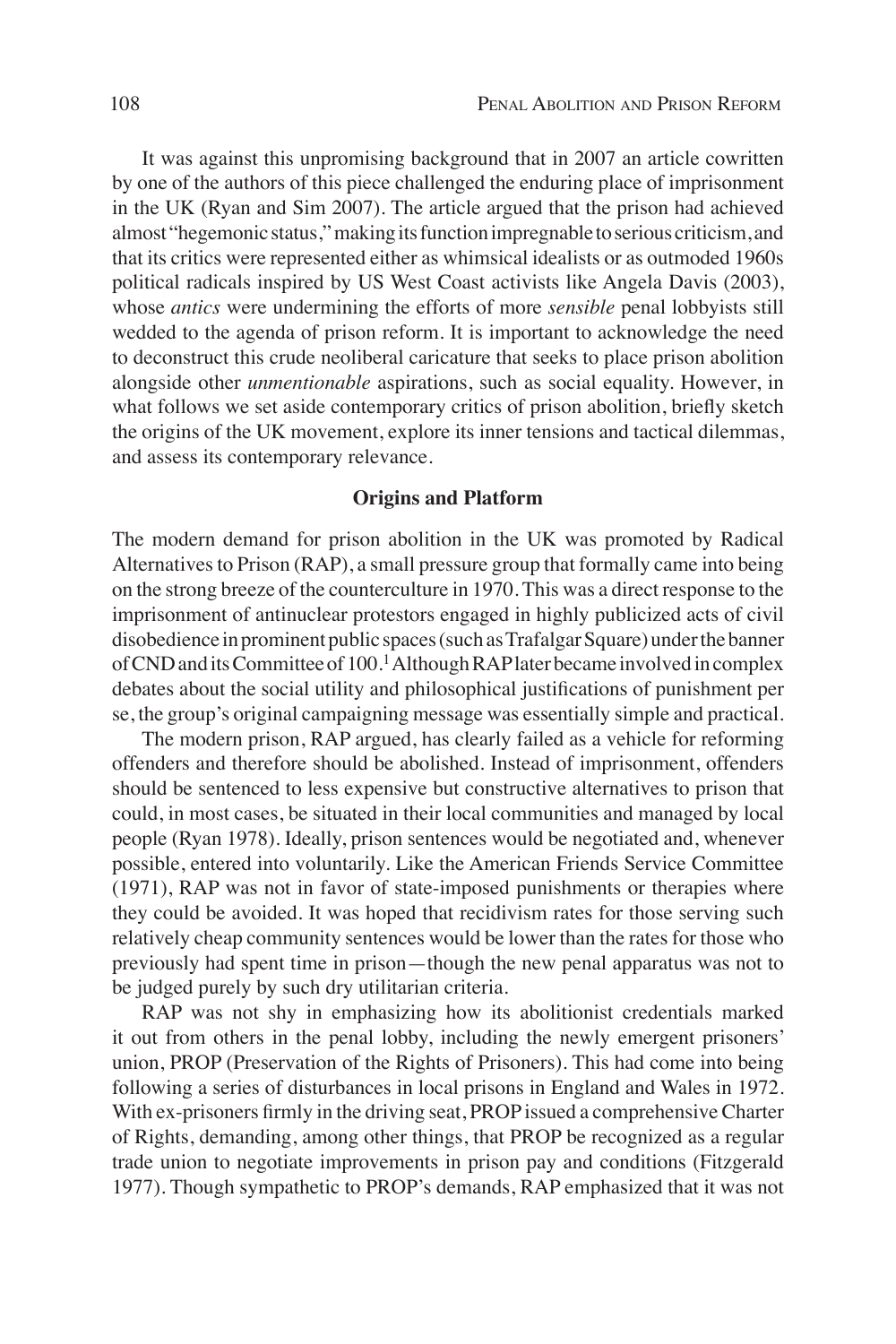interested in improving prison conditions; rather, it was working for prison abolition. RAP complained that a penal commentator, usually well informed, had "failed to realize that RAP and PROP have very different aims and ideas." It continued:

PROP has much more short-term reformist goals, with the improvement of the prisoner's lot as its chief objective. Abolition and alternatives to prison are often thrown in as an after-thought, but many of their members seem to believe that prisons are an inevitable part of the social system. RAP's main aim is the total abolition of the prison structure … alternatives would be based on much greater community participation and would also encompass radical changes in … society. (Cited in Ryan 1978, 113)

RAP's need to reaffirm its unique credentials was less pressing, or less necessary, in relation to the penal lobby's most influential organization at this time—the Howard League. Established in the 1860s and named in honor of the Quaker founder of the modern prison, John Howard, the League had perpetuated the myth that prison regimes could be modified to secure the reform of prisoners. For over a century it had championed what Foucault described as a "monotonous" round of ineffectual reforms (Foucault 1977). The rejection of this failed reform agenda and its commitment to prison abolition set RAP directly and firmly at odds with the one lobby group that had access to the prison service.

# **Strategies and Interventions**

RAP's determination to have no involvement with prison reform and its fear of being drawn onto the reformers' ground and risking incorporation (Mathiesen 1974; see also Burton and Carlen 1979) was the subject of much internal debate within the group. It was also the subject of much criticism. The director of the Howard League, for example, argued that whereas prison abolition might be achievable in the long term, there was a humanitarian case for supporting reforms, including some proposed by PROP, that would improve the lives of prisoners in the short term.

This argument was not without merit and it was with some relief, as Stan Cohen (1980) put it—borrowing perhaps from André Gorz (1967)—that Thomas Mathiesen (1974), working with the Norwegian prisoners' movement KROM, proposed that abolitionists draw a distinction between *positive* and *negative* reforms. The distinction was between reforms that supported the prison system and those that, in the long term, would lead to its abolition. A yardstick for intervention or engagement was thus established. This enabled RAP to campaign against the employment of more prison psychiatrists who would simply reinforce the rehabilitation "myth," while arguing for an end to prison censorship. The latter opened communication between prisons and the outside world, revealing regimes of brutal warehousing.

There was also a protracted debate about the possibility of RAP organizing alternatives to prison. Those opposing this proposition were concerned that such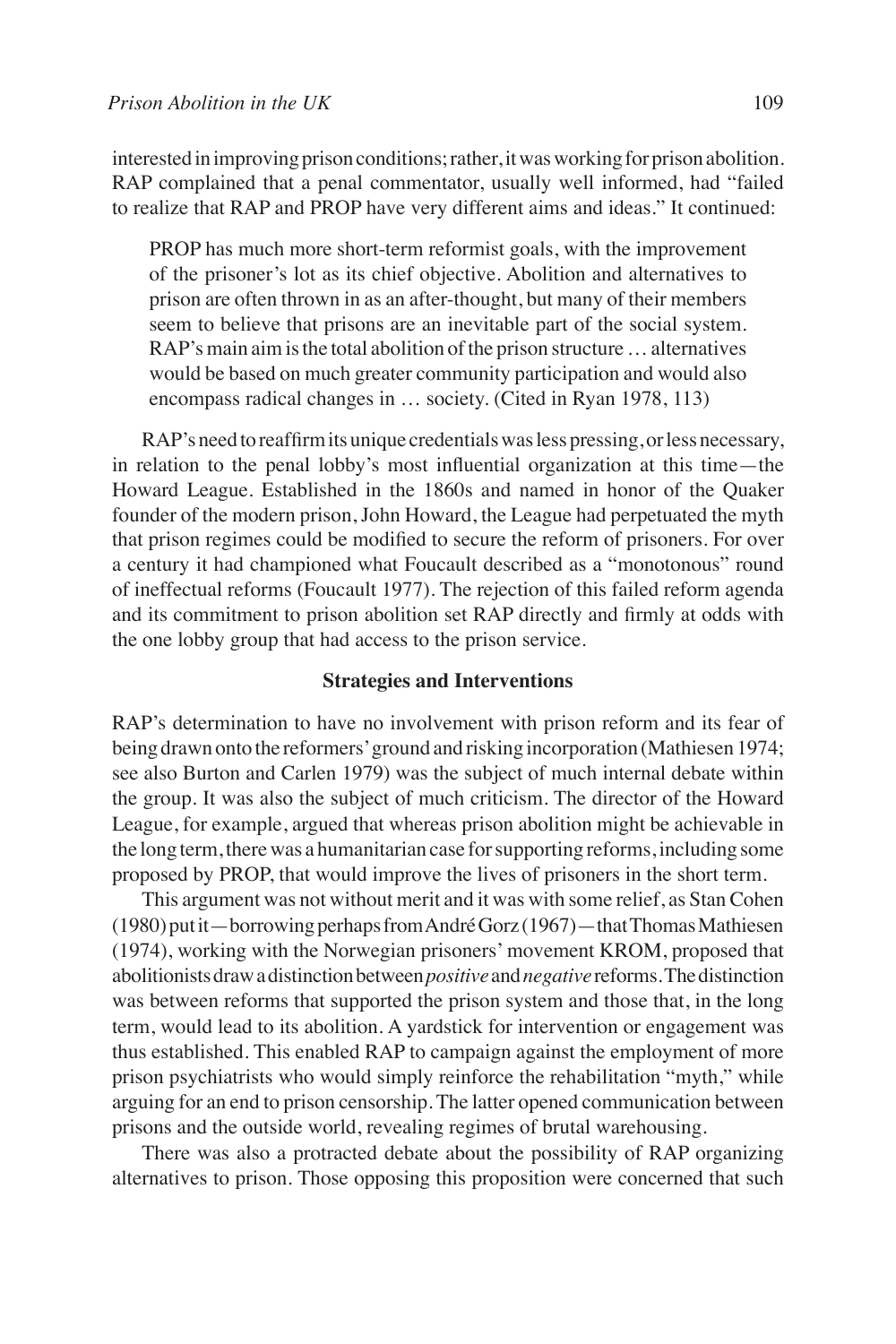programs would necessarily involve elements of coercion. Others considered whether there was sufficient space to develop a radical contribution, and their view prevailed. The most well-known and researched of these projects was London's Newham Alternatives Project (NAP), which provided an opportunity for offenders on a deferred sentence to deal with their problems in the community rather than being locked in prison. Through the court probation service, RAP interviewed potential clients, confirmed that they would receive a prison sentence, and, having secured their consent, provided a modest range of support services via a Newham shop front. The initiative achieved reasonable results, but the probation service and local magistrates were suspicious of NAP's sometimes unorthodox approaches, and the program was eventually abandoned (Dronfield 1980).

This was not a defeat for developing effective alternatives. Radical activists who seek space to challenge dominant values or practices are often outmaneuvered, or the contextual circumstances change, so that "cutting and running" becomes the only appropriate option. Further, some reforms encompass both negative and positive elements, and consequently tactical retreats are required. The abolitionists' position is always dynamic, its program of resistance forever "unfinished" (Mathiesen 1974).<sup>2</sup>

# **Different Voices**

In addition to the differences with the Howard League, there was a political edge to RAP's critique of prisons that was unpalatable to the mainstream penal lobby. The group suggested that prisons, and the criminal justice system, were instrumental in securing and sustaining an unequal society, reflecting the interests of the economically powerful. RAP's critique of Holloway, London's iconic women's prison that at the time was being remodelled and re-marketed as a "secure hospital," was unequivocal:

Underlying the plan for a new Holloway (and other new and bigger prisons) is the unquestioned acceptance of the whole superstructure of the law, the courts, the police, the definition of who is "criminal," in a word, of "Justice." The whole process of labelling a person as criminal, of which prison is but a small but important part, is taken for granted. It is very important to see that the definition of certain kinds of acquisitiveness and violence as commendable, reflects and perpetuates the vested interests and inequalities of power, wealth and status that have characterised British society … through powerful landowners and ruthless industrialists until today. The law, its substance and its application, are rooted in the inequalities of the past. (Cited in Ryan 1978, 107)

This blunt materialist critique, with its invitation to view the entire criminal justice system as a mechanism securing and maintaining inequalities rather than detached from harsh social and economic realities, were not to the Howard League's liking. It was the domain of radical politics that rejected liberal penal reform. The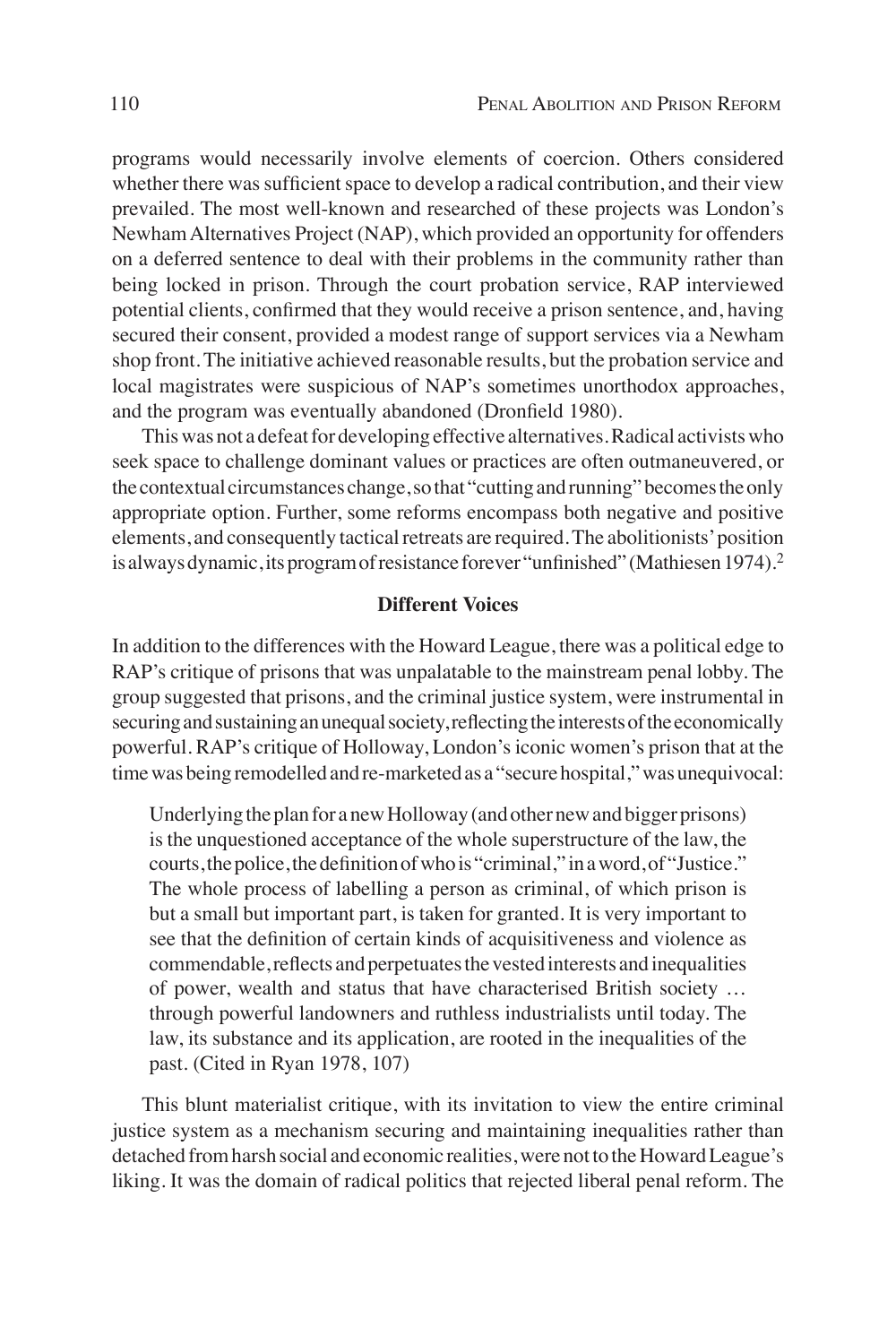League was anxious that RAP's abolitionist focus moved from the narrow site of imprisonment to a radical critique of newly emerging forms of state-sponsored community services. These, RAP argued, reflected bourgeois values, and the new sentences failed to challenge the foundations of the UK's divided and unequal society (Ryan 1978).

However, as Ruggiero (2010, 9) observes, "abolitionism does not possess one single theoretical or political source of inspiration, but a composite backdrop from which wittingly or otherwise, it draws its arguments and proposals for action." In this regard it is important to note that RAP's activists came to abolitionism through diverse routes, not always focused on the prison and owing less to the Left politics of the early Thomas Mathiesen. There were many in the mainstream of British politics sympathetic to the ideas of Herman Bianchi (1986), Louk Hulsman (1991), and Nils Christie (1982), who challenged the moral legitimacy of punishment itself and the modern practice of settling routine disputes by handing them to distant criminal justice professionals. For Christie, this constituted a major theft of conflicts; people and their communities, he argued, should be given back what was rightfully theirs. The issues raised by these writers—maybe moralists would be the best collective description*—*lacked an obvious political economy. At least one, Louk Hulsman, was a committed Christian whose voice enriched the debate and strengthened the lobby for prison abolition, and several of RAP's more active members were Quakers. There were many different voices, as will be discussed later.

It is also important to establish that debates about the legitimacy and purpose of the modern prison and the shape of the wider criminal justice system occurred in the UK at a time when the Prison Service was under considerable pressure. In English prisons this was the result of widespread protests coordinated by PROP in the 1970s and of the retaliatory industrial action taken by the POA (Prison Officers Association) (Fitzgerald 1977). These protests continued in Scottish prisons well into the 1980s, supported by activists at the Gateway Exchange and by Jimmy Boyle in particular, whose experience as a lifer in the Barlinnie Special Unit attracted international attention (Boyle 1977). In contrast to politically and racially aware groups such as the Californian Prisoners Union and the San Francisco Prisoners Union, these UK prisoners' voices were not always focused *directly* on the politics of abolition (Fitzgerald 1977). Their politics appeared less vibrant, but the stories they told broke the secrecy surrounding UK prisons to reveal a catalogue of violent and corrupt practices engaged in by the authorities that informed the public that the reform agenda might be fiction (Scraton, Sim, and Skidmore 1991; Sim 2010). The demand for an end to secrecy and greater accountability grew (Cohen and Taylor 1978).

# **Impact and Legacy**

What follows assesses the impact of the UK campaign to secure prison abolition and its legacy. At first glance this task appears straightforward. Prisons have endured and, as stated earlier, the overall UK prison population continues to exceed record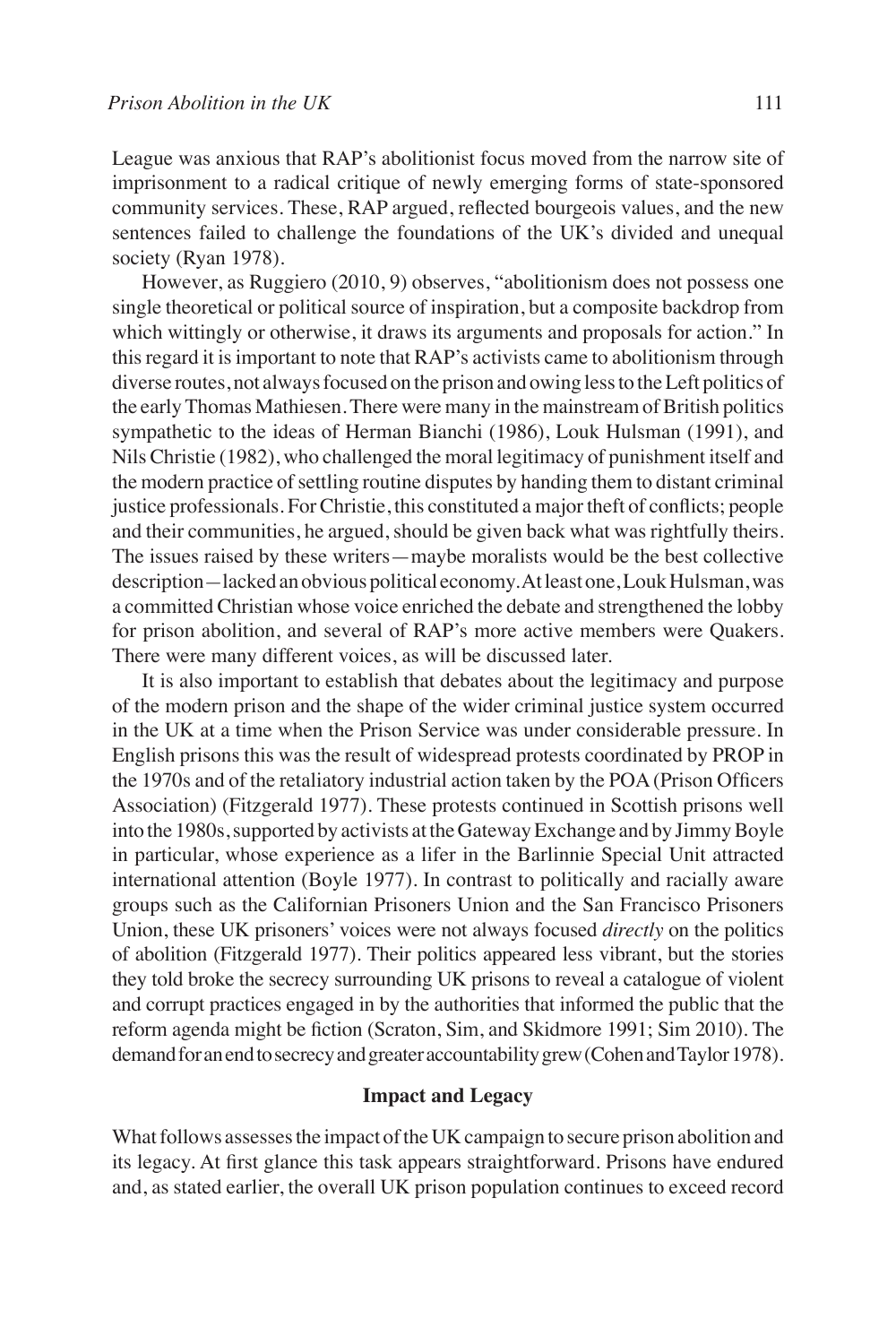levels, with a continuing commitment to prisons feeding off and into penal populism (Pratt 2007; Ryan 2003). This plays on heightened feelings of insecurity among the middle classes (Garland 2001), which in turn encourages still higher levels of social exclusion (Young 1999). This suggests that the campaign for prison abolition was an abject failure.

Such a "bottom line" judgment, however, would be harsh, not least because it fails to register that the campaign undermined the universal popular and political support for prisons. Abolitionists successfully challenged the official story that prisons were concerned primarily with reform. A contrary story, according to which prisons were places of punishment and/or containment, became more widely accepted, even by the Howard League and the 1985 May Report into UK prisons (Ryan 2003). When Conservative Home Secretary (later to be party leader) Michael Howard delighted his supporters in the 1990s by proclaiming that "prison works," he was clearly emphasizing its role as an institution for containment and punishment, not reform. Yet civil servants continued to reformulate prison service mission statements without jettisoning a commitment to positive outcomes; for a time, "humane containment" became the preferred phrase. But RAP set the record straight, and old-style prison reformers grew increasingly isolated.

It may appear an irony to suggest that UK abolitionists succeeded in helping to marginalize prison reform, but the effects of political interventions are seldom predictable, as the consequences of radical critiques of psychiatry also illustrate (see Sedgwick 1982). Further, it was a significant political success to have contributed to the polarization between the "prison works" lobby and the mainstream liberal position stating that the UK's extensive (and expanding) criminal justice and penal apparatus is largely irrelevant to tackling the real problems labeled as "crime."

Abolitionists also reinjected politics into penal reform, identifying the prison as one of a series of disciplinary institutions at the disposal of the state to rule and discipline the working classes. As noted earlier, this critique was at first delivered as a crude reductionist incantation, but RAP activists engaged with groups such as Women Against Rape and formed alliances with militant antiracist groups campaigning against the criminal justice system. Thus it became clear that disciplinary power in modern societies was not exercised solely by a dominant class, or a class fraction in control of the state, but also by men over women, white people over black people. These often complex relationships could not be explained only in economic or class terms (Ryan and Ward 1992). Although the exercise of social discipline is the outcrop of highly complex social processes, it remains clearly evident that UK prisons house the poor and the dispossessed. Abolitionists deserve credit for emphasizing the material, political, and ideological realities underpinning imprisonment.

A countercharge of naivety has been laid at the abolitionists' door, particularly with respect to RAP's over-optimistic 1970s view that alternative sentences would be administered only to those offenders destined for prison, thus helping to reduce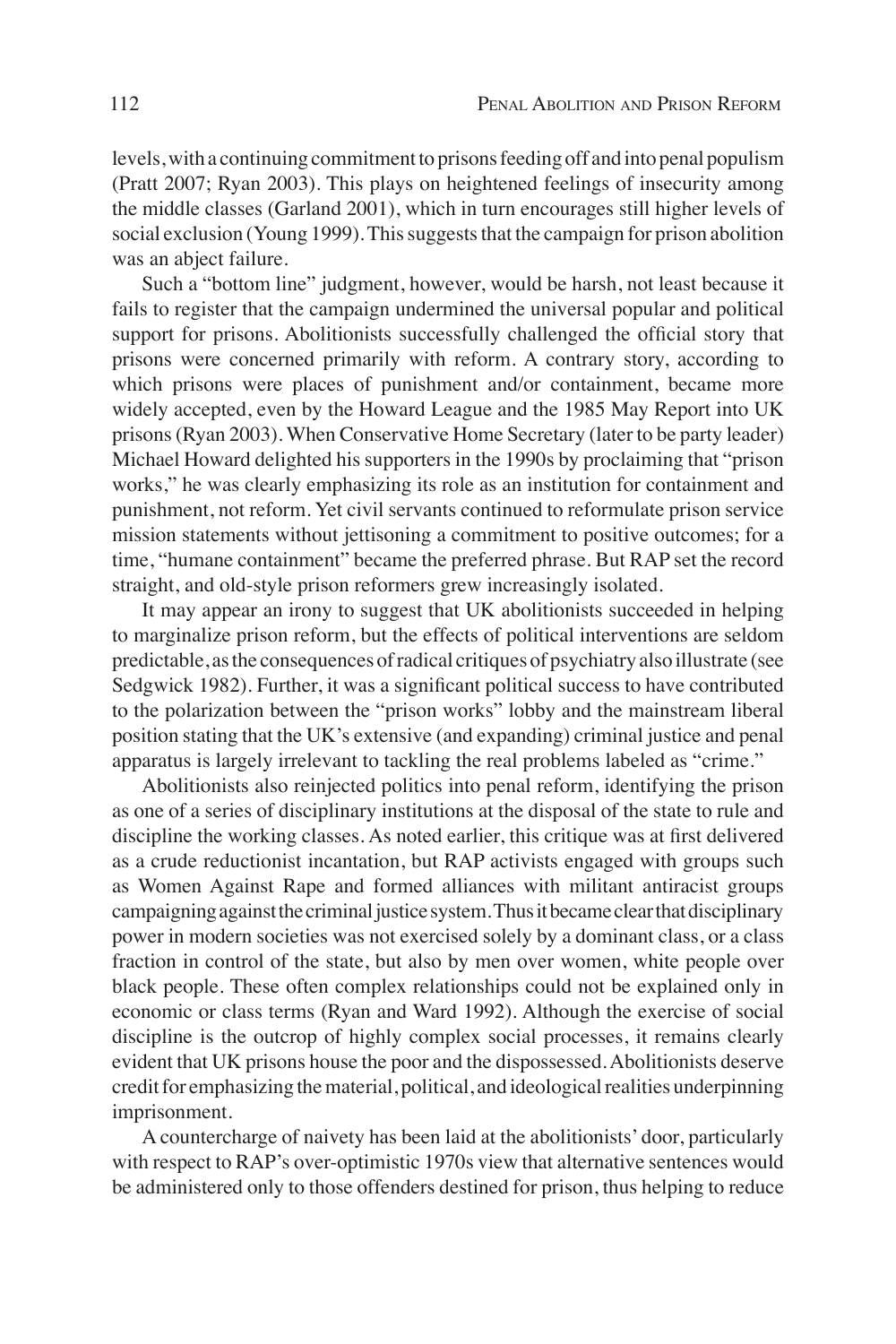prison numbers. It became quickly evident that the opposite was happening. There was little change in the profile of those going to prison, whereas alternative sentences such as community service were given to people who previously would not have been considered for prison and would have been fined or discharged. This punitive net-widening in fact expanded the disciplinary field, an outcome neither intended nor foreseen (Cohen 1985; see also Centre for Criminal Justice Studies 2011)

To anticipate this outcome, let alone guard against it, was not in RAP's power. Other tactical choices were. For example, RAP wasted time and energy debating how a minority of very dangerous or difficult offenders could be dealt with in the community, when it might have been more productive to embrace neo-abolitionist or minimalist positions that reluctantly accept that such offenders have to be imprisoned (Roberts 2007). Pat Carlen, for example, has argued that with the exception of a few, most women offenders could be accommodated in the community. Her position was positively accepted and credible, although it compromised a "total" abolitionist perspective (Carlen 1990).

The abolitionist campaign's objective of abolishing prisons was audacious, although its constructive, tactical interventions were limited. What it achieved through RAP and PROP was to expose the simple truth that UK prisons were brutal warehouses and that prison reform was dead.

# **Penal Abolition, Restorative Justice, and Criminal Law**

This final section focuses on other abolitionist voices found particularly, but not exclusively, in Europe. Here the concentrated effort has been on challenging the moral authority of criminal law, shifting the focus on the need to remodel, or even dismantle, the existing criminal justice system rather than simply to attack prisons. Do these debates have practical or theoretical resonance in the UK?

It is important to note that *penal* abolitionism, or something close, is a significant element within the restorative justice movement, which, as its name suggests, seeks to return the resolution of disputes to the communities rather than to rely on statesponsored punishment. Influenced by, among others, European abolitionists, the UK restorative justice movement began in the 1980s with "standalone" experiments, until it was formally (though modestly) incorporated into UK legal practice through the Youth and Criminal Evidence Act of 1999 (Faulkner 2001; McLaughlin et al. 2003).

It is beyond the scope of this article to offer a critical assessment of restorative justice practices in the UK (see Johnstone 2011); it would also be a very difficult task, given the diversity of projects and the differences between the rhetoric of restorative justice and its workaday realities. Ruggiero (2010, 195) sums up some of the dangers that restorative justice projects face: cooptation and professionalization (by which conflicts are once again "stolen" from their protagonists); succumbing to a market-based logic by which compensatory processes become mere negotiations of the price to be paid for infringements of property rights; and making compensation or restorative measures more onerous than conventional punishments would be. The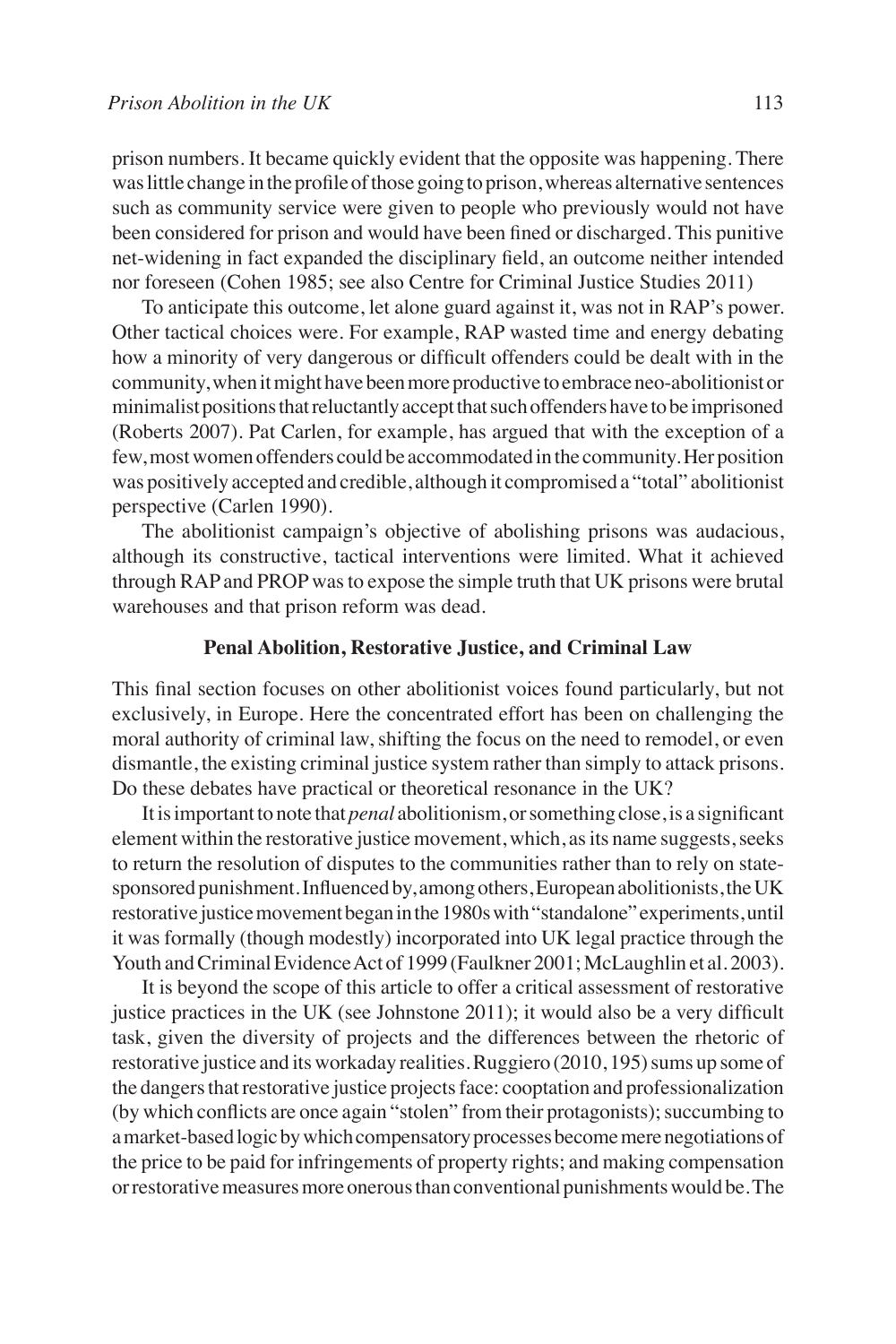latter is not necessarily a criticism of restorative justice, for abolitionists object to the *futility* of punishment and do not expect that all wrongdoers will be let off lightly. Indeed, a potential weakness of restorative justice highlighted in a case study by Zernova (2007) is that professionals may be so reluctant to be incorporated into a sanctioning process that they neglect the principle that restorative justice should focus on the victim, and not on "kindness" to the perpetrator as an end in itself.

Beyond inspiring these, as yet modest, practical innovations in the UK, abolitionism also continues to make its presence felt in criminal law theory. Such theoretical debates should not be dismissed as irrelevant to practice. Theories of criminal law underpin the intellectual development of future generations of judges, prosecutors, and defense lawyers. Critical analyses that question the purpose and legitimacy of criminal law have the potential to contribute toward a "politics of bad conscience" (de Haan 1990, ch. 4), thus making the contraction of penal systems possible.

Two strands of penal abolitionism remain important in debates about criminal law—the "social justice critique" and the "restorative justice critique" (Johnstone and Ward, 2010). The "social justice critique" advances two main points: first, that those processed by the criminal justice system are overwhelmingly poor and powerless individuals, yet they are not those who cause the greatest social harm (Hillyard and Tombs 2007); second, that the social injustice and exclusion endured by these individuals calls into question the moral right of the state to punish them. As criminal law theorist Antony Duff concedes, these criticisms constitute a powerful case for "contingent abolitionism"—the claim that "punishment as practised in our own societies cannot be justified" (Duff 2001, 31). Duff stops just short of embracing contingent abolitionism: "The conclusion must be that our present practices of punishment are, if not *wholly* unjustified, very largely unjustified" (ibid., 197).

What Duff refers to as "absolute abolitionism" develops a restorative justice critique of criminal law—positing that state punishment neither addresses the needs of the victim nor enters into genuine moral communication with the offender. What follows from this position is the abolition of state punishment. Duff accepts the critique, but rejects penal abolition on the ground that punishment can be restorative (2001, 34). The proposition here is that punishment (mainly, but not exclusively, non-custodial punishment) can offer a form of communication that conveys the community's moral censure of the offender while (ideally) communicating the offender's repentance—or, failing that, a kind of ritual apology—to the community. But Duff argues that this is only justifiable for offenders who are members of a liberal community and would not extend to the socially excluded individuals so often targeted for punishment. Thus, Duff's position leads to a "politics of bad conscience" in a similar vein to abolitionism, although his penal utopia looks rather different.

Duff's notion of restorative punishment as a form of secular penance is reminiscent of Christie's willingness to accept a form of punishment that he describes as analogous to mourning (Christie 1982, 98–105). The two views are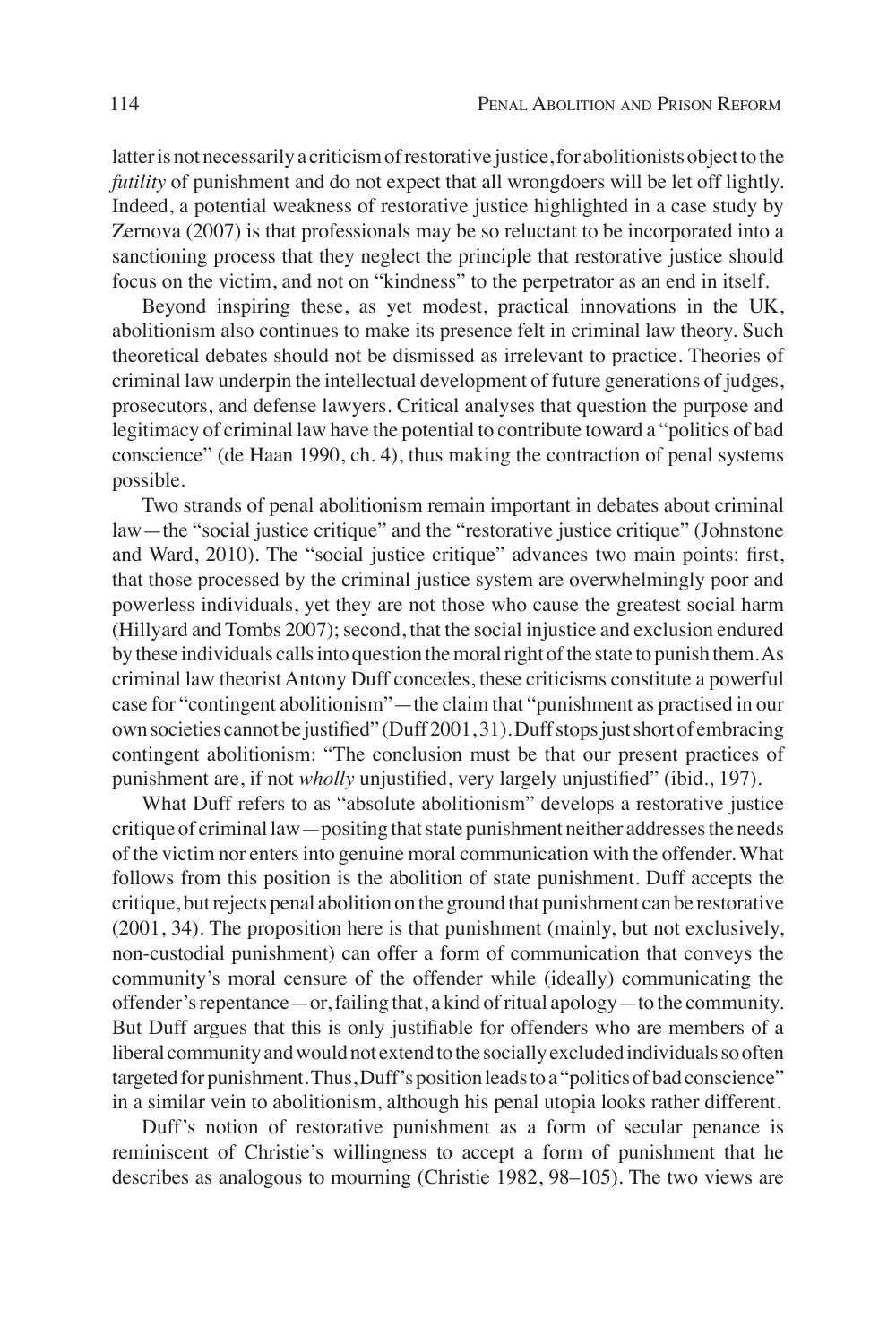not identical, as Christie considers punishment as expressing the anger of those directly affected—i.e., mourning expresses the sorrow of the bereaved rather than that of a political community. Yet both are non-utilitarian accounts that focus on the expressive meaning of punishment and construct punishment as restorative. This may simply indicate that Christie is a neo-abolitionist or minimalist rather than an "absolute abolitionist," but Duff's "absolute abolitionist" is something of a straw man.

These philosophical issues cannot be pursued in any detail here. The important point is that although Duff is not the only voice in British criminal law theory, it is clear that a view close to abolitionism is well within the mainstream of legal scholarship. Therefore, in legal academia at least, abolitionism cannot be dismissed as a whimsical ideal with nothing relevant to contribute. In fact, abolitionism has a great deal to contribute to critical thinking about criminal law, and particular attention should be given—especially as it was neglected in Ruggiero's survey of the field—to the Habermasian variety of abolitionism developed by Willem de Haan (1990). It is beyond the scope of this article to summarize Habermas's intricate and evolving theories of communicative action and law (for an unusually succinct and clear exposition, see Habermas 1999). Suffice it to say that Habermas shares with both abolitionism and Duff's type of criminal law theory a concern with processes of moral communication and with the importance of fair procedures in resolving conflicts and clarifying norms. What abolitionism contributes to this analysis is an awareness of how the bureaucratic administration of pain distorts the communicative ideals that, in certain respects, common-law criminal procedure embodies (Sanders, Young, and Burton 2010; Johnstone and Ward 2010, ch. 7). Plea bargaining, the relegation of many defendants to the role of "dummy player" (Carlen 1976, 98), and the incentives to lie, to assassinate the character of one's accuser, or to feign remorse undermine any value criminal procedure might offer as a way of articulating values and defending rights. Abolitionism in a Habermasian vein points toward a form of justice more attuned to the "lifeworld" of everyday social meaning, and it constitutes an attempt to adapt and apply legal principles to take account of all participants' understandings of the situation.

Habermas, however, also cautions against the "deformalization" of law and the idea that negotiated settlements can replace the criminal trial (Habermas 1986, 232). This is a major problem for the restorative justice movement. To the extent that its proposals have been implemented, the movement has been co-opted into a strategy of diversion eroding the procedural safeguards of the criminal justice system (Ashworth and Zedner 2008, 25). As Faulkner (2006, 160) observes, "No satisfactory means have so far been found of dealing restoratively with cases where the facts are in dispute." The pressure on alleged offenders to accept restorative procedures risks being merely a variant of common-law criminal procedure's great betrayal of its own ideals, the coerced guilty plea. The feeling that criminal justice, for all its faults, embodies a degree of procedural rationality that needs to be strongly defended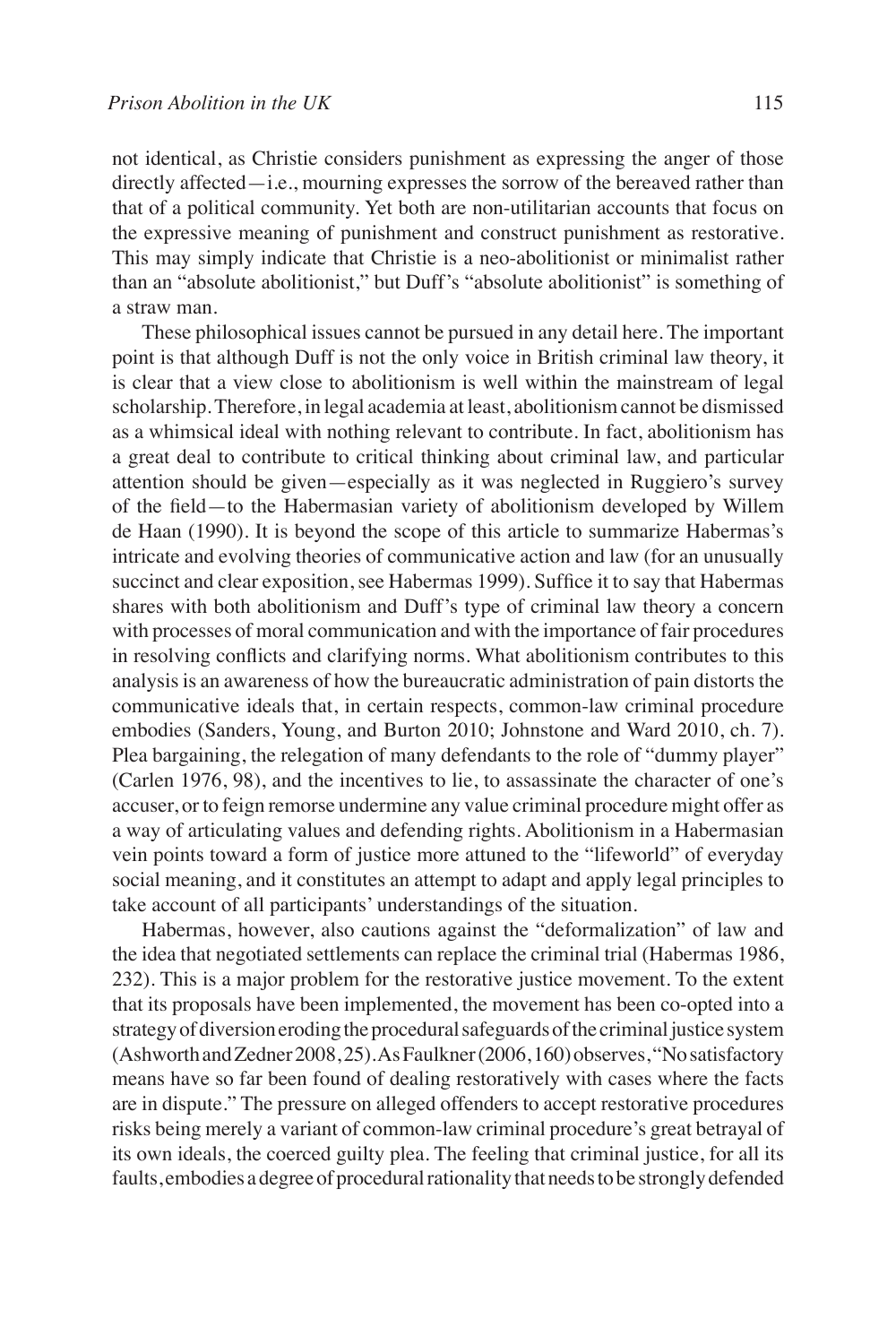against further erosion is the greatest obstacle to a wholehearted endorsement of an abolitionist view (Johnstone and Ward 2010, 191–92). Abolitionism, however, may be able to meet this challenge by further refining a broadly Habermasian approach.

## **Conclusion**

That abolitionism is alive and well in British academia can hardly be doubted after the publication of Joe Sim's *Punishment and Prisons* (2009) and Vincenzo Ruggiero's *Penal Abolitionism* (2010). Both are major contributions to critical penology written from explicitly abolitionist standpoints. The prospects of abolitionism as a social movement driving change, however, seem much less secure. The group No More Prisons, whose manifesto Sim (2009, 61) enthusiastically quotes, was sadly short-lived, $3$  and although groups promoting restorative justice have made modest headway, as has been indicated, there should be no doubt that criminal justice operates in the UK in a form consistent with its much criticized past. The organizations Women in Prison *(womeninprison.org.uk)* and *INQUEST (inquest. org.uk),* though not explicitly committed to prison abolition, emerged from the abolitionist milieu of the early 1980s and are flourishing three decades later. Is this because of or despite their links with abolitionism?

A trite answer to the question is that it all depends on how abolitionism is defined. Abolitionism today does not suggest a rigid commitment to the abolition of punishment or prisons. Sim, for example, states clearly that his position "does *not*  mean dismantling the walls of the prison and releasing into the community those men who have been caught and sentenced for serious crimes of violence against women" (Sim 2009, 159). As Sim notes elsewhere, RAP had been quite clear on that point in the early 1980s (1994, 269–70). What Sim's abolitionism does involve is a critical response to "the role of the prison *as it is presently constructed and constituted* in the policing and regulation of dangerous individuals" (Sim 2009, 159). But Sim denies that he is just another reformer who wishes prisons to be constructed and constituted differently. For him, prison reformers are those in pursuit of an unrealistic utopia, "the oxymoron that is the ideally reformed prison" (ibid., 192). He argues, however, that it is a mistake to dismiss practical politics as antithetical to the pursuit of utopian dreams. The abolitionist dream is a combination of penal and social change that will be complete only when prisons are no longer required because other practices have replaced state punishment and confinement, and because gender-based, racial, and other forms of violence have been tackled at their social and ideological roots. This is a dream that can give inspiration and direction to practical politics because, although that utopia remains distant, there is a clear understanding of progress toward it: "Utopian thinking drives incremental improvements" (Russell Jacoby, quoted in Sim 2009, 162).

Sim's notion of utopia is typical of those who claim to be abolitionists or neo-abolitionists. Without denying the importance of Sim's argument, utopian dreaming is not the central or defining feature of present-day UK abolitionism.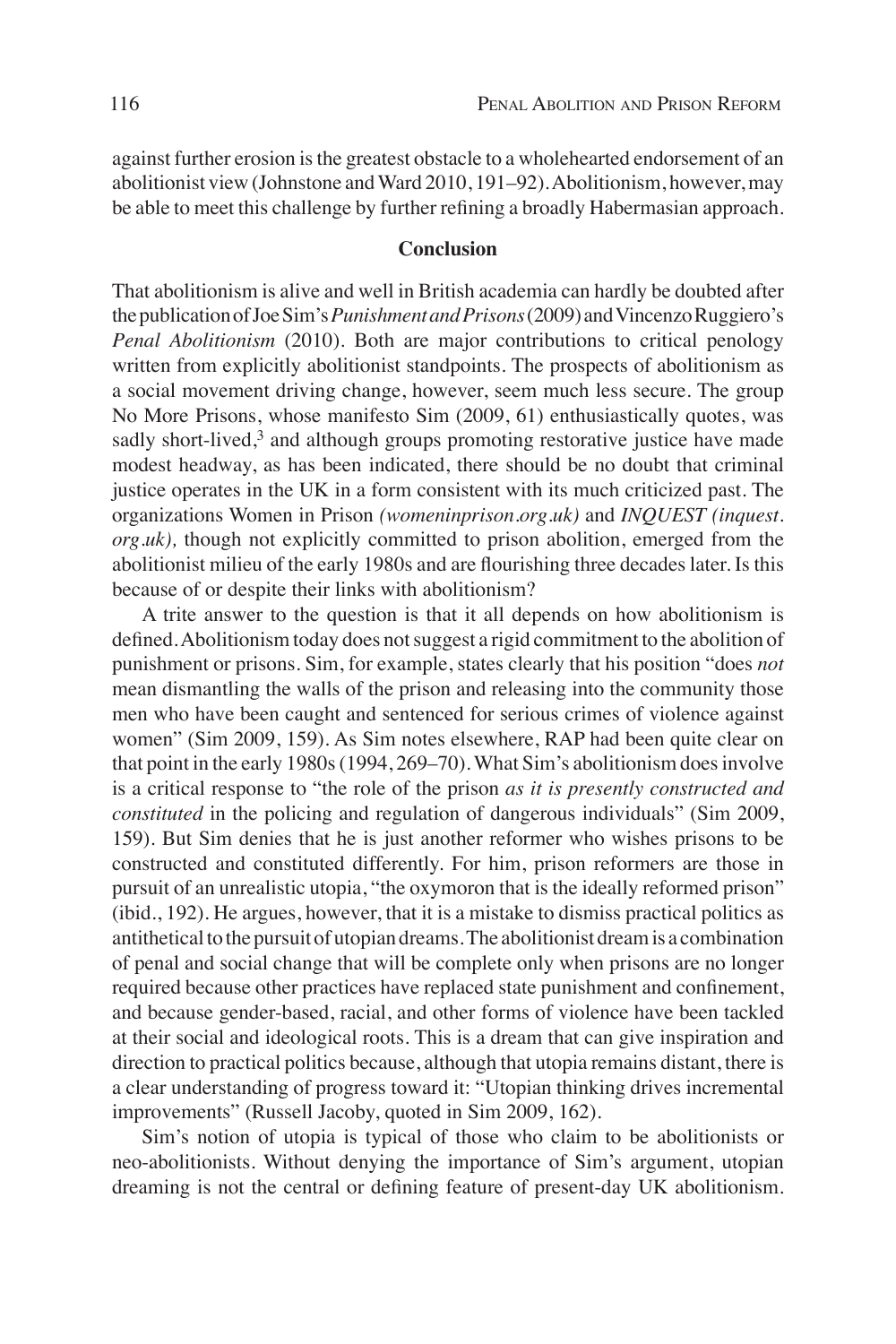Rather, its two central features are: first, it continues to draw on and develop the abolitionist tradition of social thought celebrated by Ruggiero (2010), with Bianchi, Christie, Hulsman, and Mathiesen among its central figures; second, it is committed to what Ruggiero (ibid., 206–9) calls a public sociology that fights alongside socially excluded individuals and groups, rather than merely asking policymakers to be nicer in dealing with them. This is where Women in Prison, INQUEST, and other similar groups (Scott 2009) make their distinctive contribution in assisting prisoners, ex-prisoners, and those bereaved by deaths in prison to have their voices heard in civil society. This is a process to which criminologists—whether or not they care, or dare, to call themselves abolitionists—still have much to contribute. Yet the continuing existence of these groups, and of the critical traditions that are sustained in practice, depends on ensuring that the wider alliances formed are sufficient to mobilize the desire for *widespread* social and political change. This

was the impetus that secured a serious hearing for abolitionism in Western Europe in the 1970s. Without generating something equally powerful, we will continue talking to ourselves while the prison system relentlessly expands.

## **NOTES**

1. Mick Ryan joined RAP's governing Nucleus in 1977. Tony Ward worked for RAP from 1980 to 1982 and remained active until it faded away (it was never formally dissolved) in the late 1980s. He was effectively the managing editor of RAP's journal, *The Abolitionist*, with Mick Ryan and Joe Sim serving as members of its editorial collective. Mike Nellis suggested the title of *The Abolitionist*.

2. Mathiesen was in regular contact with RAP in the 1970s and worked closely with other prisoner movements in Sweden (KRUM) and Denmark (KRIM). He was also a founding member of the European Group for the Study of Deviance and Social Control.

3. John Moore, of the University of West of England and the European Group for the Study of Deviance and Social Control, was the driving force behind the creation of No More Prisons.

## **REFERENCES**

|                            | American Friends Service Committee                                                                                           |
|----------------------------|------------------------------------------------------------------------------------------------------------------------------|
| 1971                       | <i>Struggle for Justice.</i> New York: Hill and Wang.                                                                        |
| Ashworth, A. and L. Zedner |                                                                                                                              |
| 2008                       | "Defending the Criminal Law: Reflections on the Changing Character of Crime,                                                 |
|                            | Procedure and Sanctions." Criminal Law and Philosophy 2: 21–51.                                                              |
| Berman, G.                 |                                                                                                                              |
| 2012                       | "Prison Population Statistics." House of Commons Library Note, SNO4334. At<br>www.parliament.uk/briefing-papers/SN04334.pdf. |
|                            | Bianchi, H. and R. van Swaaningen, eds.                                                                                      |
| 1986                       | Abolitionism: Towards a Non-Repressive Approach to Crime. Amsterdam: Free<br>University Press.                               |
| Boyle, J.                  |                                                                                                                              |
| 1977                       | A Sense of Freedom. London: Pan.                                                                                             |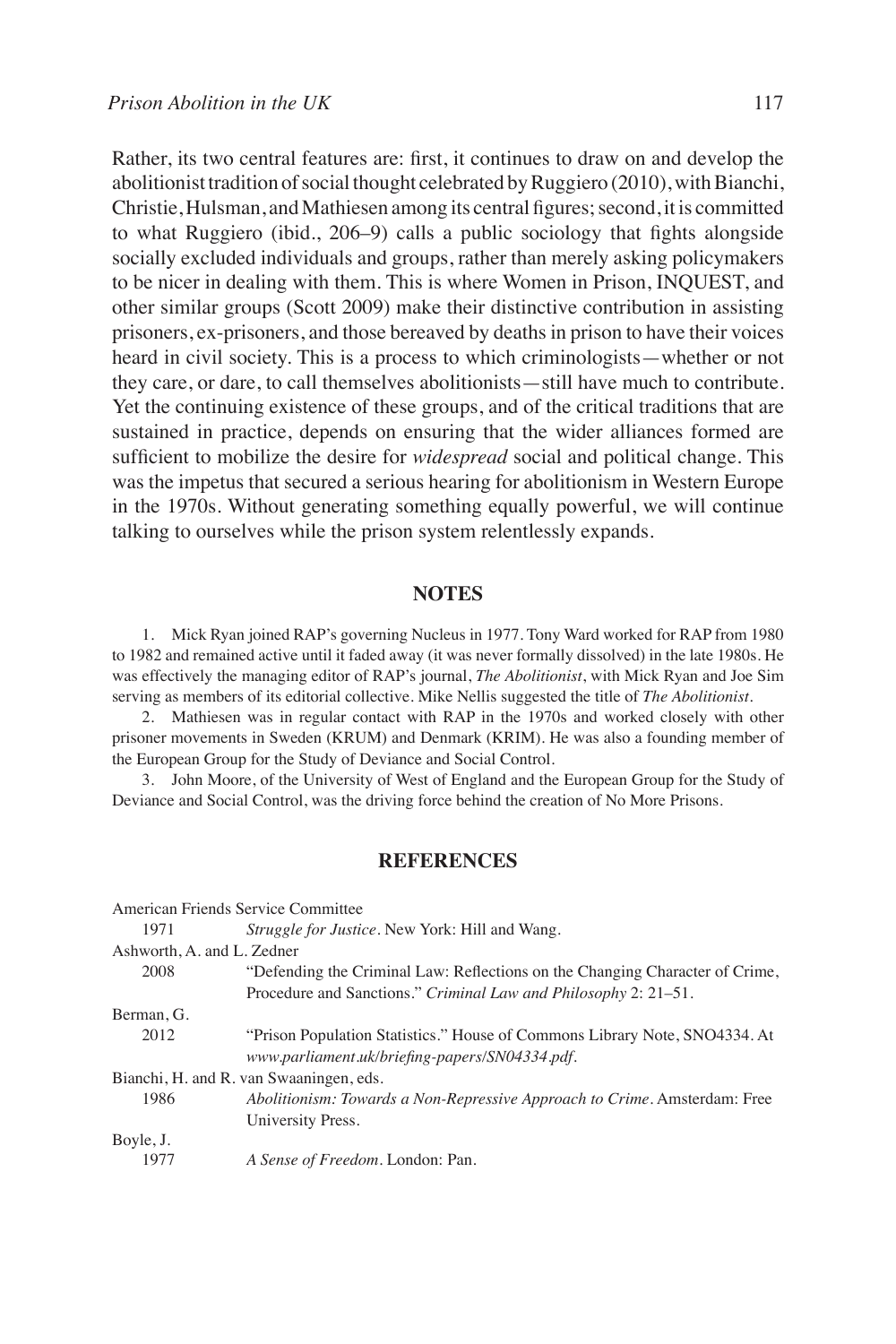| Burton, F. and P. Carlen            |                                                                              |
|-------------------------------------|------------------------------------------------------------------------------|
| 1979                                | Official Discourse: On Discourse Analysis, Government Publications, Ideology |
|                                     | and the State. London: Taylor & Francis.                                     |
| Carlen, P.                          |                                                                              |
| 1976                                | Magistrates' Justice. Oxford, UK: Martin Robertson.                          |
| 1990                                | Alternatives to Women's Imprisonment. Buckingham, UK: Open University        |
|                                     | Press.                                                                       |
| Centre for Criminal Justice Studies |                                                                              |
| 2011                                | "Is Penal Reform Working? Community Sentences and Reform Sector              |
|                                     | Strategies." Criminal Justice Matters 84(1): 38-41.                          |
| Christie, N.                        |                                                                              |
| 1982                                | <i>Limits to Pain.</i> London: Martin Robertson.                             |
| Cohen, S.                           |                                                                              |
| 1979                                | "Guilt, Justice and Tolerance: Some Old Concepts for a New Criminology." In  |
|                                     | Deviant Interpretations, edited by D. Downes and P. Rock, 17-51. Oxford, UK: |
|                                     |                                                                              |
|                                     | Martin Robertson.                                                            |
| 1980                                | "Introduction." In Outside Chance: The Story of Newham Alternatives Project, |
|                                     | by L. Dronfield. London: RAP.                                                |
| 1985                                | Visions of Social Control. London: Polity.                                   |
| Cohen, S. and L. Taylor             |                                                                              |
| 1978                                | Prison Secrets. London: NCCL.                                                |
| Davis, A.                           |                                                                              |
| 2003                                | Are Prisons Obsolete? New York: Seven Sisters Press.                         |
| Dronfield, L.                       |                                                                              |
| 1980                                | Outside Chance: The Story of Newham Alternatives Project. London: RAP.       |
| Duff, R.A.                          |                                                                              |
| 2001                                | Punishment, Communication and Community. Oxford, UK: Oxford University       |
|                                     | Press.                                                                       |
| Faulkner, D.                        |                                                                              |
| 2001                                | Crime, State and Citizen. Winchester, UK: Waterside Press.                   |
| Fitzgerald, M.                      |                                                                              |
| 1977                                | <i>Prisoners in Revolt.</i> Harmondsworth, UK: Penguin.                      |
| Foucault, M.                        |                                                                              |
| 1976                                | Discipline and Punish. Harmondsworth, UK: Penguin.                           |
| Garland, D.                         |                                                                              |
| 2001                                | The Culture of Control. New York: OUP.                                       |
| Gorz, A.                            |                                                                              |
| 1967                                |                                                                              |
|                                     | Strategy for Labor. Boston, MA: Beacon Press.                                |
| Habermas, J.                        |                                                                              |
| 1986                                | Law and Morality: The Tanner Lectures on Human Values. At www.               |
|                                     | tannerlectures.utah.edu/lectures/documents/habermas88.pdf.                   |
| 1996                                | Between Facts and Norms. Cambridge, UK: Polity.                              |
| 1999                                | "Between Facts and Norms: An Author's Reflections." Denver University Law    |
|                                     | Review 76: 937–42.                                                           |
| Hillyard, P. and S. Tombs           |                                                                              |
| 2007                                | "From 'Crime' to Social Harm?" Crime, Law & Social Change 48(1-2): 9-25.     |
| Hulsman, L.                         |                                                                              |
| 1991                                | "Alternatives to Criminal Justice: Decriminalisation and Depenalisation." In |
|                                     | Abolitionism in History: Another Way of Thinking, edited by Z. Lasocik, M.   |
|                                     | Platek, and I. Rzeplinsk. Warsaw, Poland: Institute of Social Prevention and |
|                                     | Resocialisation.                                                             |
|                                     |                                                                              |
| Johnstone, G.                       |                                                                              |
| 2011                                | Restorative Justice: Ideas, Values, Debates. 2nd ed. London: Routledge.      |